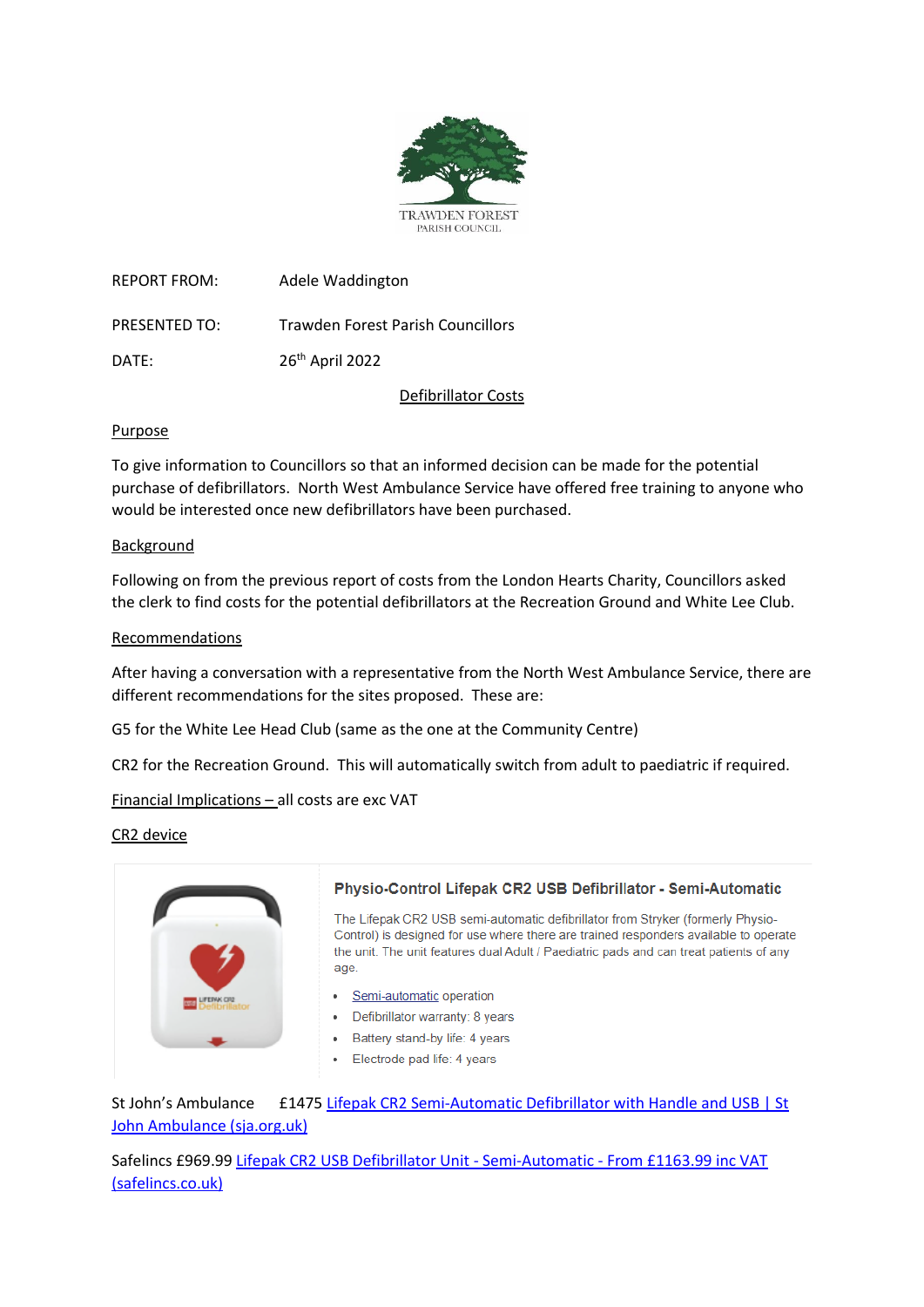# G5 device



# **Powerheart G5 Semi-Automatic Defibrillator**

St John's Ambulance £1200 Powerheart G5 Semi-Automatic Defibrillator | St John Ambulance [\(sja.org.uk\)](https://www.sja.org.uk/first-aid-supplies/defibrillators-accessories-and-training-models/defibrillator-models/Cardiac-Science-PowerHeart-G5-Semi-Automatic-Non-CPRD-Defibrillator/)

Safelincs £979.99 [Cardiac Science Powerheart G5 AED Semi-Auto Defibrillator \(safelincs.co.uk\)](https://www.safelincs.co.uk/powerheart-g5-semi-automatic-aed/?q=g5)

### Cabinet

St John's Ambulance



**Defibsafe 2 External Lockable Cabinet**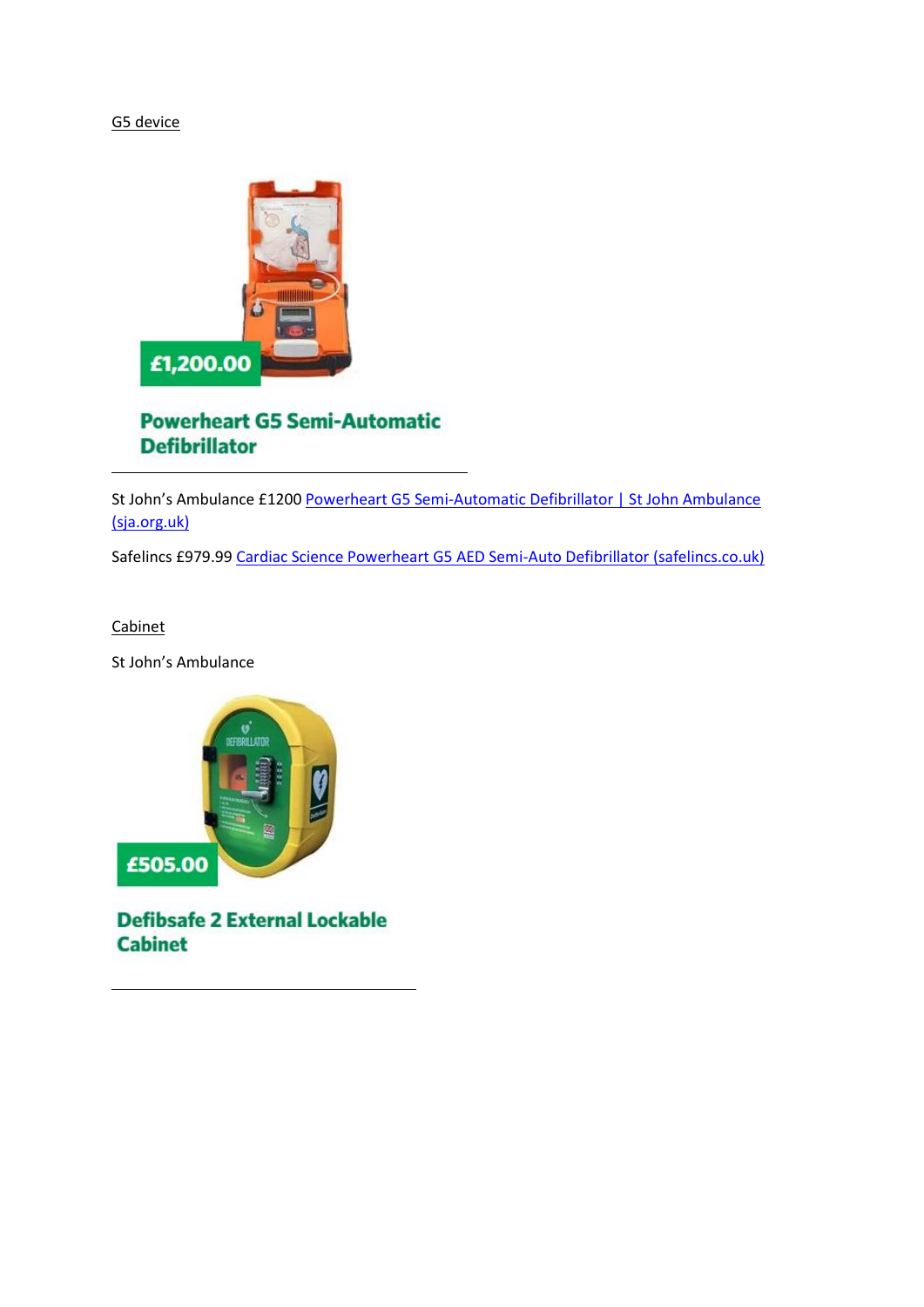### Safelincs cabinet £449.99



### Polycarbonate Outdoor Defibrillator Cabinet with Code Lock, **Heating System and LED Light**

Manufactured in the UK from a durable polycarbonate, this IP66 rated cabinet is suitable for all environments and designed for all makes of defibrillator. Featuring a heater, LED lighting and marine grade stainless steel keypad for maximum security.

- · Ideal for public access outdoor installations
- Battery powered, removable LED light for use as a torch in a rescue situation

#### Ecological Implications

Increase use of electricity at locations

\*\*\*\*\*\*\*\*\*\*\*\*\*\*\*\*\*\*\*\*\*\*\*\*\*\*\*\*\*\*\*\*\*\*\*\*\*\*\*\*\*\*\*\*\*\*\*\*\*\*\*\*\*\*\*\*\*\*\*\*\*\*\*\*\*\*\*\*\*\*\*\*\*\*\*\*\*\*\*

As a reminder, this is the information from London Hearts presented at the April meeting:

Dear Adele,

Re: Application Ref. No. 7116

Thank you for your enquiry to London Hearts for 2 x Defibrillators and 2 x External heated cabinet with keypad lock,

My name is Jo and I am the Operations Manager. Please feel free to contact me directly with any queries you may have either by telephone (02070432493) or by direct email on: [jo@londonhearts.org](mailto:jo@londonhearts.org)

London Hearts is a charity and as such cannot charge for any products supplied but would ask that you donate to the minimum amount.

We are currently able to offer an increased grant of £300 towards the cost of each Defibrillator we supply and are also able to offer package deals.

The Defibrillator we supply is the new advanced dual functioning Mindray C1A semi-automatic Defibrillator. Not only does this model carry out daily self-diagnostic tests, meaning maintenance is extremely limited but more importantly this model can be applied to both an adult and a child at the flick of a switch rather than having to waste time changing the pads. I attach the Information leaflet on the Mindray C1A.

The usual cost for Mindray C1A Defibrillator is £1045.00 however taking into account our £300 donation, the required minimum donation for the Defibrillator alone is currently £745.00.

Included with the Mindray C1A Defibrillator is: AED Battery Adult/Child AED Pads Carry Sleeve AED Rescue Kit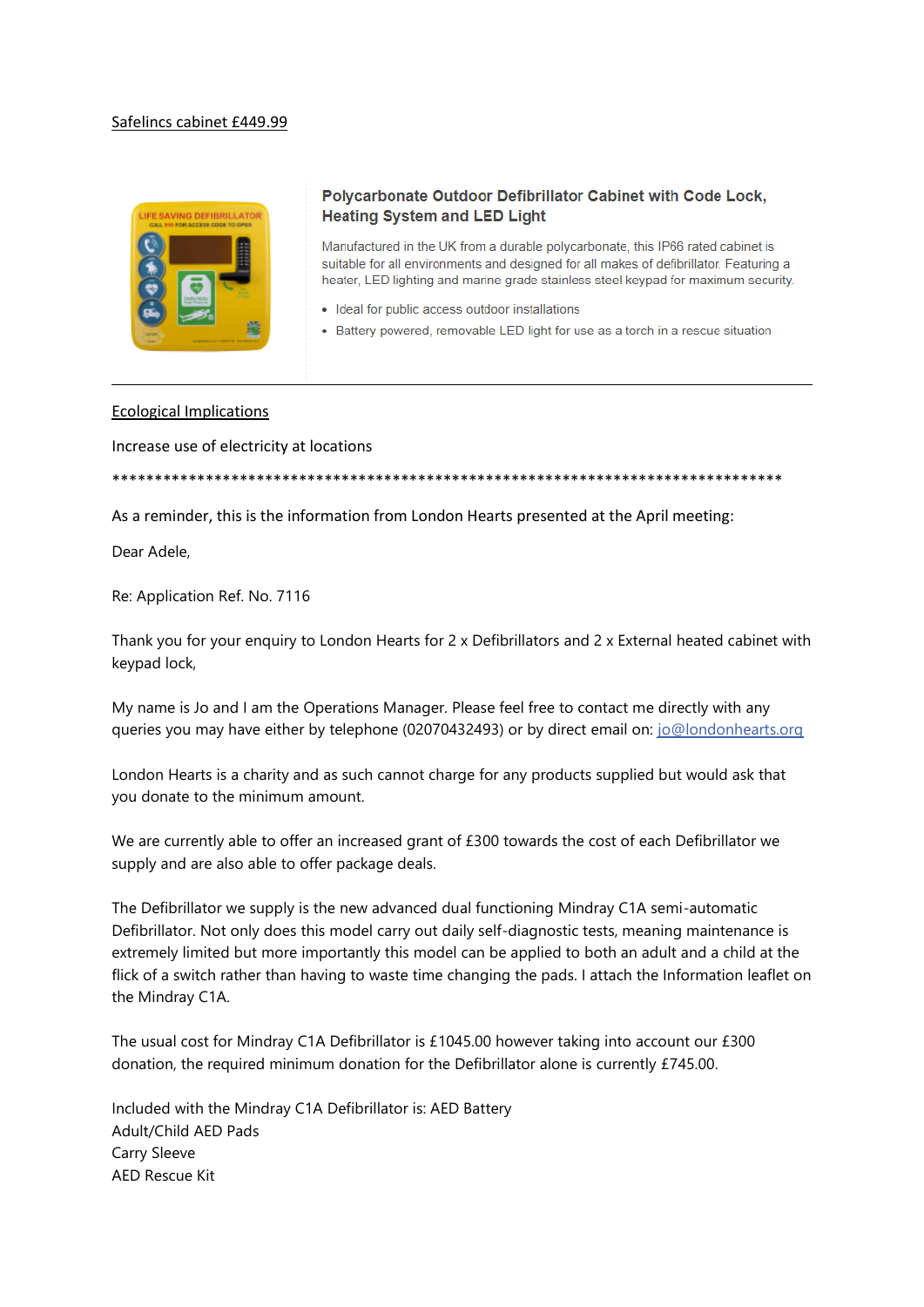AED Wall Sign

Free online recorded Defibrillator Awareness and CPR training session

In addition after taking into account our grant, the package offers we are able to provide are: Mindray C1A Defibrillator & Internal Wall Hanger minimum donation £795.00 Mindray C1A Defibrillator & Internal White Cabinet with door alarm £845.00 Mindray C1A Defibrillator & External heated Unlocked Cabinet £1195.00 (£1295.00 if to be installed into a phone box) Mindray C1A Defibrillator & External heated Cabinet with keypad lock £1225.00 (£1325.00 if to be installed into a phone box)

VAT has been applied to the quote provided herewith,

Additional products include external & internal cabinets and internal wall brackets. I would advise that if a defibrillator is to be kept outside then it must be housed in a heated locked or unlocked heated cabinet with a 10 year warranty (usual minimum donation  $£495.00/£525.00) - it$  it is entirely your preference as to whether you would like a locked or unlocked cabinet. If it is to be installed into a phone box then you will require a specific class 2 electric cabinet and additional telephone box fittings (addition  $£100$  required donation) If kept inside, then you do not require any other equipment however some people have preferences for it to be kept either in an indoor cabinet with door alarm (usual minimum donation £145.00) or on a wall hanger/bracket (usual minimum donation £85.00). The minimum donation figures do not apply as they have been reduced in the package offers above.

We do not install any products however the defibrillator itself does not require a power source (battery operated) but the external heated wall cabinet does – this being a standard 3 pin plug socket. There is no annual service charge and maintenance simply requires that the Defibrillator battery needs to be changed after 5 years at a cost of approximately £200.00 and the pads which have a 5 year life span from date of manufacture (3 year guarantee) need changing at either date of expiry of after each use (cost of approximately £45.00).

The Mindray C1A Defibrillator we supply comes with a 8 year Warranty.

As a charity we want to raise awareness regarding Defibrillators. We therefore offer a FREE online recorded CPR & Defibrillator Awareness Training session with the defibrillators we supply.

In order to proceed with your application, please follow the link at the bottom of the page and follow instruction for payment. Should you wish to amend any items please email me accordingly.

For further information on fundraising ideas please see the following document or alternatively email [info@londonhearts.org](mailto:info@londonhearts.org)

[Mindray Information](https://applications.londonhearts.org/defibdocs/Mindray_C1A_London_Hearts_Brochure.pdf) [Charity](https://applications.londonhearts.org/defibdocs/London_Hearts_Profile_2021-2.pdf) Profile [Fundraising Pack](https://applications.londonhearts.org/defibdocs/New_LH_Fundraising_Pack.pdf)

If you require further assistance with your application, please email or telephone me on the contact details provided above.